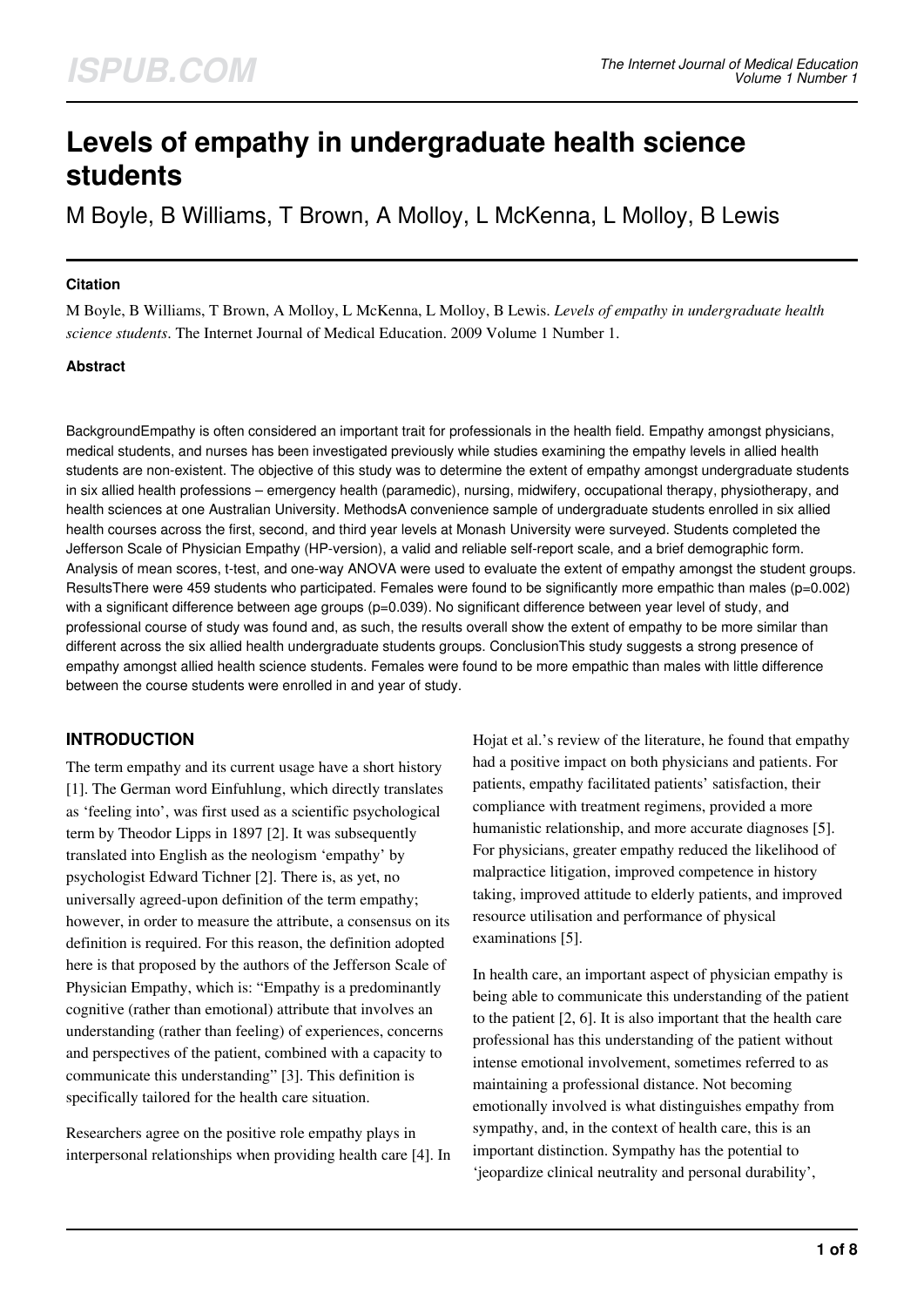whereas empathy has no such concern because its focus is on understanding and not personal involvement [2].

While several previous studies have assessed empathy in medical students and medical interns [6-13], no previous studies were located that investigate empathy across the allied health professions nor specifically undergraduate allied health science students. Therefore, there is a clearlyidentified need for such studies. While empathy is considered an important graduate attribute of each of the health professions, it is usually only taught in a context where it is not formally evaluated and is rarely integrated into clinical teaching and learning, in examples, such as role play and other forms of simulation.

When empathy is taught, it is often included during the sections of the curriculum taught to students that relate to professional behaviour, verbal and non-verbal communication skills, establishing rapport with patients, or taking a patient's medical and social history. These types of professional skills are introduced to students during the first year of their respective health-related program, and then are re-visited during the second and third years of their education programs. The objective of this study was to examine the extent of empathy amongst undergraduate students of six allied health professions – emergency health/paramedics, nursing, midwifery, occupational therapy, physiotherapy and health sciences at one Australian university.

# **METHODS DESIGN**

A cross-sectional study using a paper-based Jefferson Scale of Physician Empathy (JSPE) Health Professional version (HP-version) was administered to students.

# **PARTICIPANTS**

All undergraduate students in one of the health-related courses at Monash University Peninsula Campus were eligible to participate in the study. This included students from any year of their course (see Table 1).

## **Figure 1**

Table 1: Student numbers by course by year

| Course                       | Year 1 | Year 2 | Year <sub>3</sub> |          |          | Total    |
|------------------------------|--------|--------|-------------------|----------|----------|----------|
|                              |        |        |                   | number   | number   | number   |
|                              |        |        |                   | ot       | ot       | of male  |
|                              |        |        |                   | students | female   | students |
|                              |        |        |                   | enrolled | students |          |
| Emergency Health (Paramedic) | 12     |        | 160               | 249      | 165      | 84       |
| Nursing                      |        |        |                   | 458      | 421      |          |
| Midwiferv                    |        |        |                   | 86       | 86       |          |
| Occupational Therapy         | 18     |        | 118               | 169      | 143      | 26       |
| Physiotherapy                | 13     |        | 181               | 236      | 161      |          |
| Health Science               |        |        | 45                | 98       | 86       |          |

### **INSTRUMENTATION**

We utilised the Jefferson Scale of Physician Empathy Health Professional (JSPE-HP) version, a psychometrically validated measurement of empathy [6]. The JSPE-HP required students to answer 20 questions using a 7-point Likert scale (Strongly disagree=1 to Strongly agree=7). Ten of the 20 questions were negatively worded in order to decrease the confounding effect of acquiescence responding, which were afterwards reversed-scored for analysis [4]. The scale can be completed in approximately five minutes and produces scores ranging from a minimum of 20 through to a maximum of 140. The higher the score, the higher the participant's level of empathy. The JSPS-HP has proven reliability and validity [2, 4, 9, 10, 14].

While the authors of the JSPE-HP put the measure forward as a valid and reliable measure of physician empathy, its limitations need to be noted: primarily that it is a selfassessment and only measures stated empathy intent and not actual empathetic behaviour [15].

# **PROCEDURES**

All students participating in the study received an explanatory statement about the study and were informed that participation was voluntary and anonymous prior to commencing the survey. Each participant was required to complete a self reporting questionnaire which included demographic questions and the JSPE-HP. The scale was completed at the end of a lecture for each respective group of allied health students. A non-teaching member of staff facilitated the process and collected the questionnaires and consent was implied by completion of the survey. It took participants on average 10 minutes to complete the JSPE-HP.

# **ETHICS**

Ethics approval for the study was obtained from the Monash University Standing Committee on Ethics in Research Involving Humans (SCERH).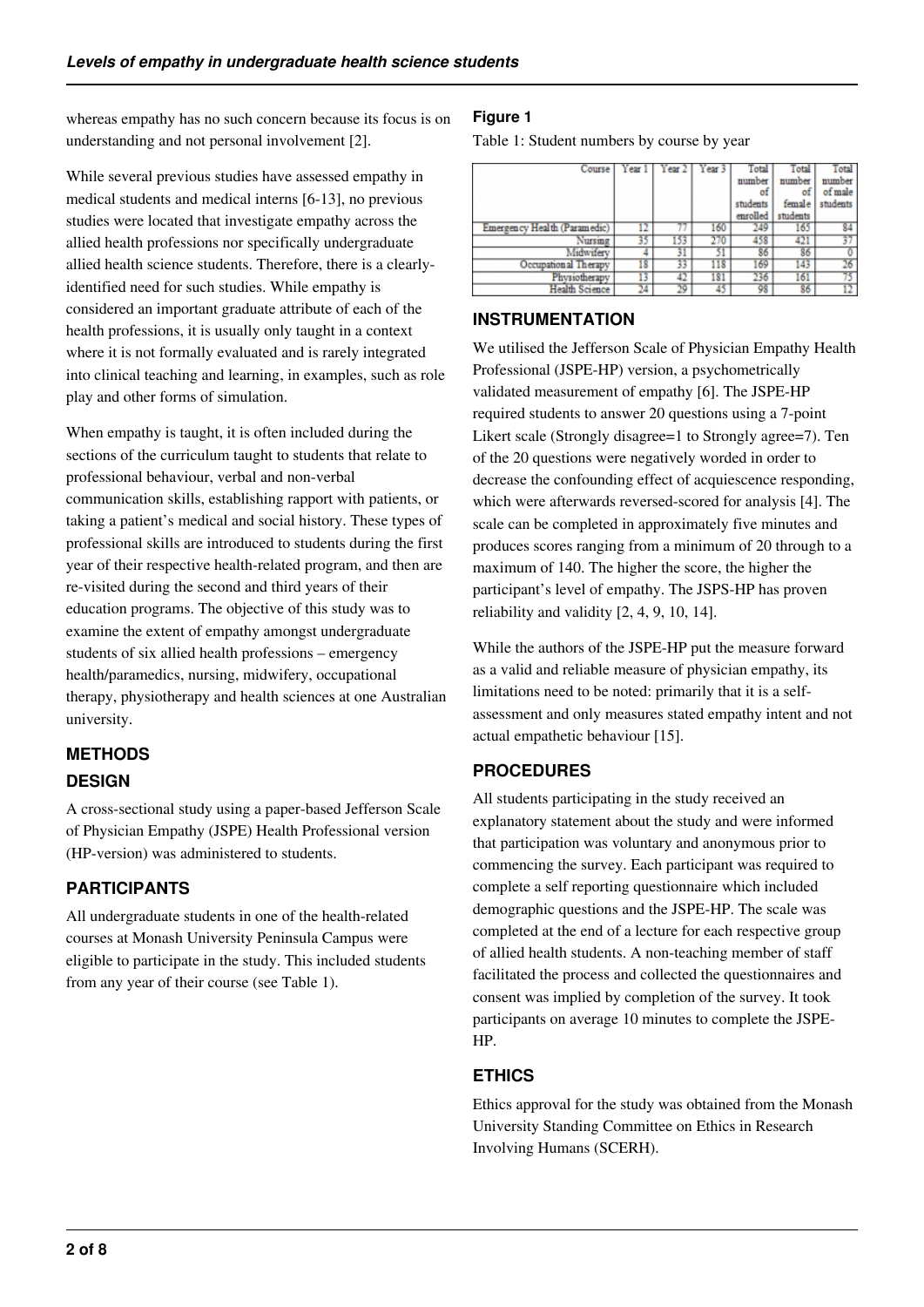# **DATA ANALYSIS**

Descriptive and inferential data analysis was undertaken using SPSS (Statistical Package for the Social Sciences Version 17.0, SPSS Inc., Chicago, Illinois, U.S.A.). Descriptive statistics, means and standard deviations, were used to summarise the demographic and some JPSE-HP data. Inferential statistics, t-test and ANOVA, including post hoc tests, were used to compare the difference between courses, age groups, gender, and year of the course. All test were two tailed unless otherwise stated with the results considered statistically significance if the p value is  $< 0.05$ .

# **RESULTS STUDENT DEMOGRAPHICS**

A total of 459 students participated in the study with all six health-related courses having an adequate representation of participants for statistical analysis. The number of students from each course who participated in the study is presented in Table 2. Because convenience sampling was used we cannot be sure of the number of students who declined to participate, therefore, no response rate can be provided.

#### **Figure 2**

Table 2: Total number of student respondents by course enrolled in

| Course                       |     | % of Total Students Enrolled |
|------------------------------|-----|------------------------------|
| Emergency Health (Paramedic) |     |                              |
| Nursing                      |     |                              |
| Midwifery                    |     |                              |
| Occupational Therapy         |     |                              |
| Physiotherapy                | 109 |                              |
| <b>Health Science</b>        |     |                              |

Of the participants, the majority were female (81.3%) and were under the age of 21 (55.2%) or between 21 and 25 years of age (24.7%), (See Figure 1). There was a good representation of students from each of the three years of study; 24.6% from first year, 42.7% from second year, and 32.7% from third year, (See Table 3). An important phenomenon encountered in the results was the uneven distribution of males across the six allied health courses. Most of the male students were studying physiotherapy (38.6%) or emergency health (35.6%) with no males studying midwifery.

# **Figure 3**

Figure 1: Student age groups



# **Figure 4**

Table 3: Total number of students by year

| ourse |  |
|-------|--|
| ear   |  |
| ear   |  |
| P21   |  |

# **COMPARISON OF MEAN EMPATHY SCORES**

The mean empathy score for females (mean=109.78, SD=14.73) was significantly higher than the mean empathy score for males (mean= $104.76$ , SD= $12.21$ ), p= $0.002$ . There was a significant difference in empathy scores between the age groups, p=0.039, however post hoc testing did not demonstrate any statistically significant when comparing the difference between each of the age groups. Students enrolled in Occupational Therapy reported the highest levels of empathy (mean=111.55, SD=17.12) while nursing students reported the lowest levels of empathy (mean=107.34, SD=13.74). However, there was no statistically significant variation between the students enrolled in the six allied health courses (p=0.164). The mean empathy scores for each course are reported in Table 4. There were no statistically significant difference recorded between each year level of the course (p=0.862).

The 52 participants enrolled in midwifery reported a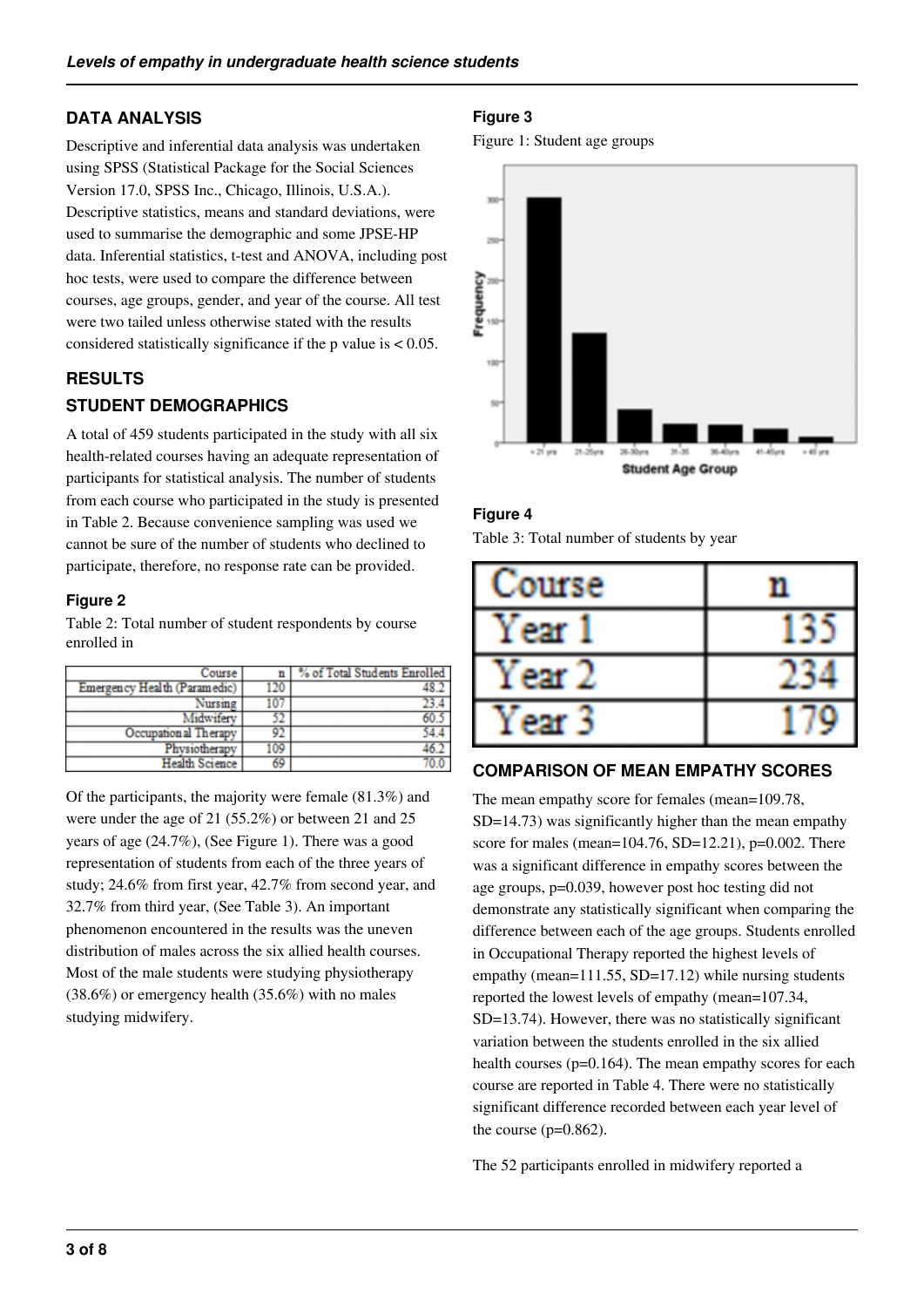statistically significant rise in mean empathy levels (p=0.025), a rise from first year (mean=101.00, SD=28.48) through to third year (mean=119.88, SD=12.61). No other health-related course demonstrated this type of change.

#### **Figure 5**

Table 4: Mean empathy score of students by course

| Course                  | n    | Mean(SD)          |
|-------------------------|------|-------------------|
| <b>Emergency Health</b> |      | 120 106.32(14.02) |
| Paramedic)              |      |                   |
| Nursing                 | 107  | 107.34(13.74)     |
| Midwifery               |      | 109.87(20.9)      |
| Occupational Therapy    |      | 111.55(17.12)     |
| Physiotherapy           | 109  | 109.26(12.96)     |
| <b>Health Science</b>   | 69 I | 108.68(10.69)     |

### **JEFFERSON SCALE OF PHYSICIAN EMPATHY-HEALTH PROFESSIONAL VERSION**

The Cronbach alpha coefficient of 0.85 for this study demonstrates a high level of internal consistency." An analysis of the individual JSPE-HP items showed that respondents tended to answer all but one item in a way that was indicative of empathy. The exception being, 'I do not allow myself to be touched by intense emotional relationships among my patients and their family members.' For this item responses were centred on '4=not sure' on the 7-point Likert Scale (mean=4.03).

# **DISCUSSION**

As is commonly reported in other studies for students studying in the health-related disciplines [6, 9, 14], females in this study reported being more empathic than males. This sample of allied health students includes a far greater proportion of females to males, a ratio of approximately 6:1. This imbalance does not have a significant confounding effect as when the males are removed from the analysis, it makes little difference to the other results. In any case, this proportion of male to female students is typical of the actual proportion enrolled in health science courses at Monash University.

Studies using versions of the JSPE typically find females to have significantly higher mean empathy scores than males [2, 4, 9, 10, 14]. While this gender difference is commonly reproduced in studies, there are still some studies that do not find females as being significantly more empathic than males [6, 16, 17]. The tendency for females to appear being more empathic than their male counterparts are also found in studies using other empathy scales [18, 19]. There are many hypotheses that attempt to account for the difference in

empathy between males and females. Some researchers explain the difference as a result of evolution, or view empathy as a feminine trait, that females are more perceptive to emotions, or that males take a more rational rather than emotive approach [2]. Jolliffe and Farrington report that females consistently score higher on measures of empathy, particularly in questionnaires [18]. They are unsure whether this is a true difference between the genders or a result of males and females responding to the questionnaire in concordance with 'sex-role stereotypes' or whether there is an element of social desirability bias at work [18].

This study produced no statistically significant decline in empathy across the year levels of study of students. On the surface, this result is contrary to the results obtained in other studies which typically record declines in empathy as they progress through their professional education [6, 19]. The difference in this study is largely due to the course structures and timing of the questionnaire completion. Students in their first year do not usually undertake clinical education placements, and, in second year, most students spend only a small amount of time completing clinical education placements. It is not until third year that students have considerable exposure to patients and this study was undertaken before the third year students included in this study had gained much in the way of clinical experience or exposure. This is consistent with other studies, as the reported decline in students' empathy typically coincides with students' increased hands-on experience gained through the complete of clinical education placements [6, 14, 16].

One course, midwifery, did demonstrate an increase in empathy from year one to year three. Further exploration of this finding is recommended and, in particular, increasing the sample size as the standard deviation for first year midwifery students was high. If a rise in empathy can be replicated in another study, it would be counter to the decline in empathy that previous studies have typically reported. Furthermore, midwives usually work in more intimate, one-to-one relationships with childbearing women over extended periods of time, needing to be 'in tune' with women's needs and feelings throughout pregnancy, labour and birth.

Leading on from the view that people innately endowed with the necessary interpersonal skills and traits are drawn to the medically-related professions is the belief that the altruism in students begins to wane by the end of their medical education, a problem often cited in the literature [20, 21]. An increase in cynicism corresponds with a decline in empathy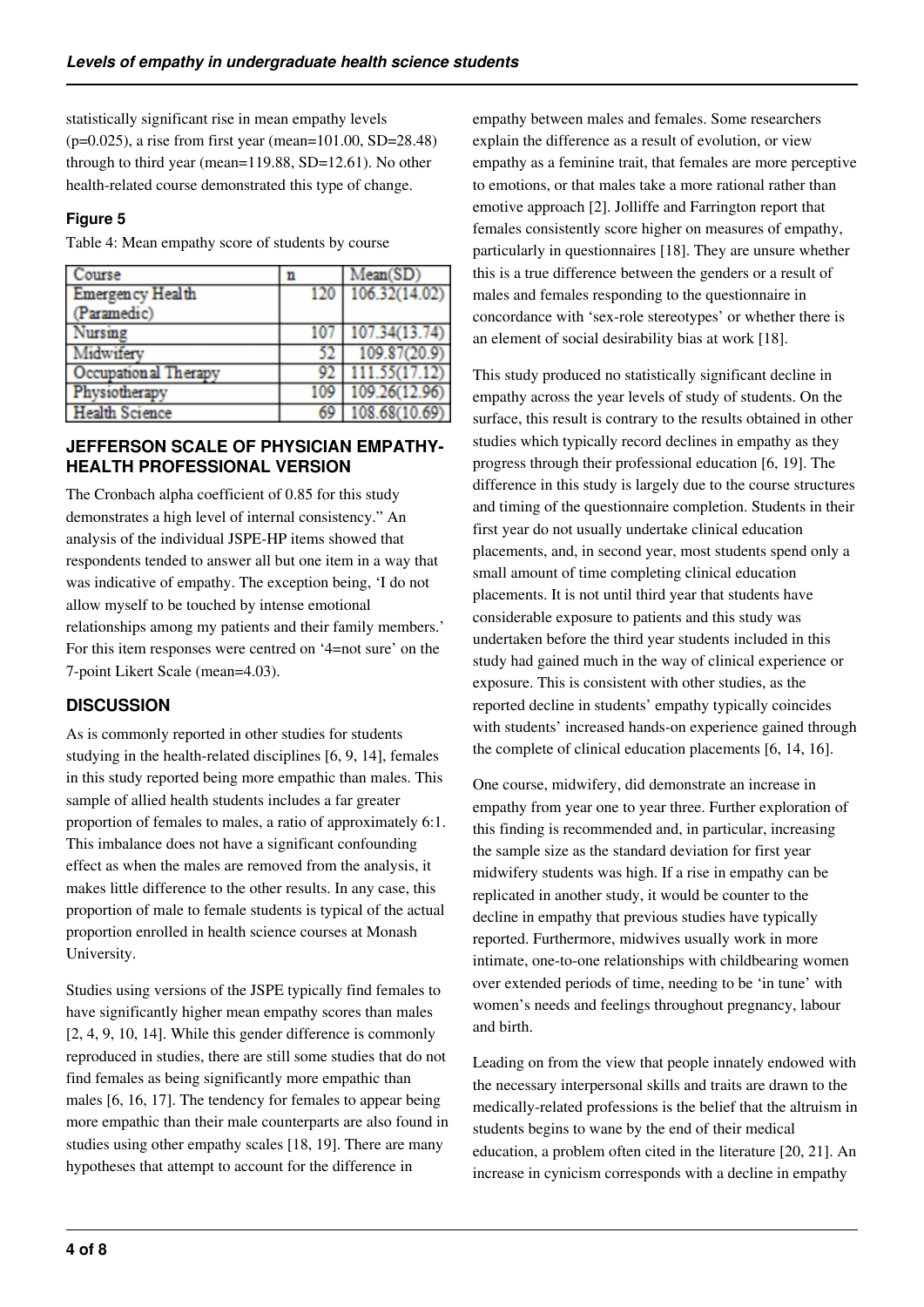and various causes have been proposed in the literature. Rosenfield and Jones posit the idea that medical students 'develop maladaptive responses' in order to cope with the anxiety of confronting illness, emotional distress, and suffering [22]. In another study that involved paramedics, respondents reported emotionally distancing themselves in order to continue working despite confronting traumatic events and stressful emotionally charged situations [23]. Work by Branch [20] found the issue to be derived from the narrow focus in current clinical training on the biomedical aspects of medicine, rather than interpersonal.

A number of studies have been undertaken in order to provide empirical evidence of this decline in empathy amongst medical students. Chen et al. reported a statistically significant change in the mean empathy scores of medical students as they progressed through their four year courses. First-year students reported the highest level of empathy which did not significantly change until third year, coinciding with their first year of placements in clinical and hospital settings [6]. This replicated an earlier finding by Hojat et al. who also found a statistically significant decline in empathy during third-year, the students' first full year of clinical experience [16]. Sherman and Cramer's study of dental students also highlighted a significant decline in empathy levels the year that students first began to treat patients [14]. Newton et al.'s study using Mehrabian's Balanced Emotional Empathy Scale also found students' empathy decreased by the time they completed their medical course [19]. It appears that medical and dental students become 'hardened' or develop an emotional coping mechanism that distances themselves from the patients they work with once they gain real-life professional experience. This decline in student empathy appears to be a common phenomenon emerging in the literature.

There was no significant difference between students from the six allied health courses in this study. The results, however, indicate potentially important differences between the courses when taking into account both the year level and the health-related course students are enrolled in. Unfortunately the sample does not include an adequate number of students for each year of each specific course for this to be analysed further. It is recommended that a larger study be undertaken to explore possible differences, as the results presented in this paper suggest a potentially important difference between the student health professional groups. These differences could provide important insights into empathy in the health services context.

Numerous studies have explored potential differences in empathy between different types of health care professionals; however, there are still significant gaps in the literature. Fields et al postulates that "professional roles and expectations influence the degree to which empathy is demonstrated in patient relations" [24]. Indeed, some studies have shown significantly higher levels of empathy amongst physicians in people-oriented specialties (such as psychiatry), as compared to more technology-oriented specialties (such as radiology or anaesthesiology) [6, 25]. Another study using the JSPE found nursing professionals and paediatricians reported significantly higher levels of empathy as compared to general practice physicians [26]. Furthermore, a subsequent study exploring empathy amongst nurses and physicians found no statistically significant differences between the two professional groups [24]. This is interesting since nursing and medicine tend to be female and male dominated professions respectively. Fields et al. did, however, find differences in how nurses and physicians reported their empathy [24].

A further result that warrants discussion is the response to the JSPE item, 'I do not allow myself to be touched by intense emotional relationships among my patients and their family members.' Participants evidently had some difficulty with this item. The other 19 items were answered consistently, showing a strong presence of empathy. This exception suggests that there is a problem with this one item. Of the 20 JSPE-HP items, this is the one item which has the most relevance to sympathy rather than empathy. As such, it is possible that the students understood that demonstrating too much emotion is potentially not good professional practice and thus in answering the questions were not sure if the words 'to be touched' meant to be emotionally engaged with patients (sympathising) or to understand the patients (empathising). Despite this result, there was a strong internal consistency for the JSPE-HP in this study as measured by Cronbach's alpha coefficient, which was 0.85.

Further exploration into the potential difference midwifery has in promoting empathy as compared to other health professions should be undertaken. The aim would be to see if it is possible to replicate this study's findings that midwifery students' empathy increases over the duration of their course. This would provide an important insight into the issue of empathy in the health care context. Additional study comparing levels of empathy in other allied health student groups such as speech therapy, optometry, audiology, nutrition and dietetics and pharmacy will allow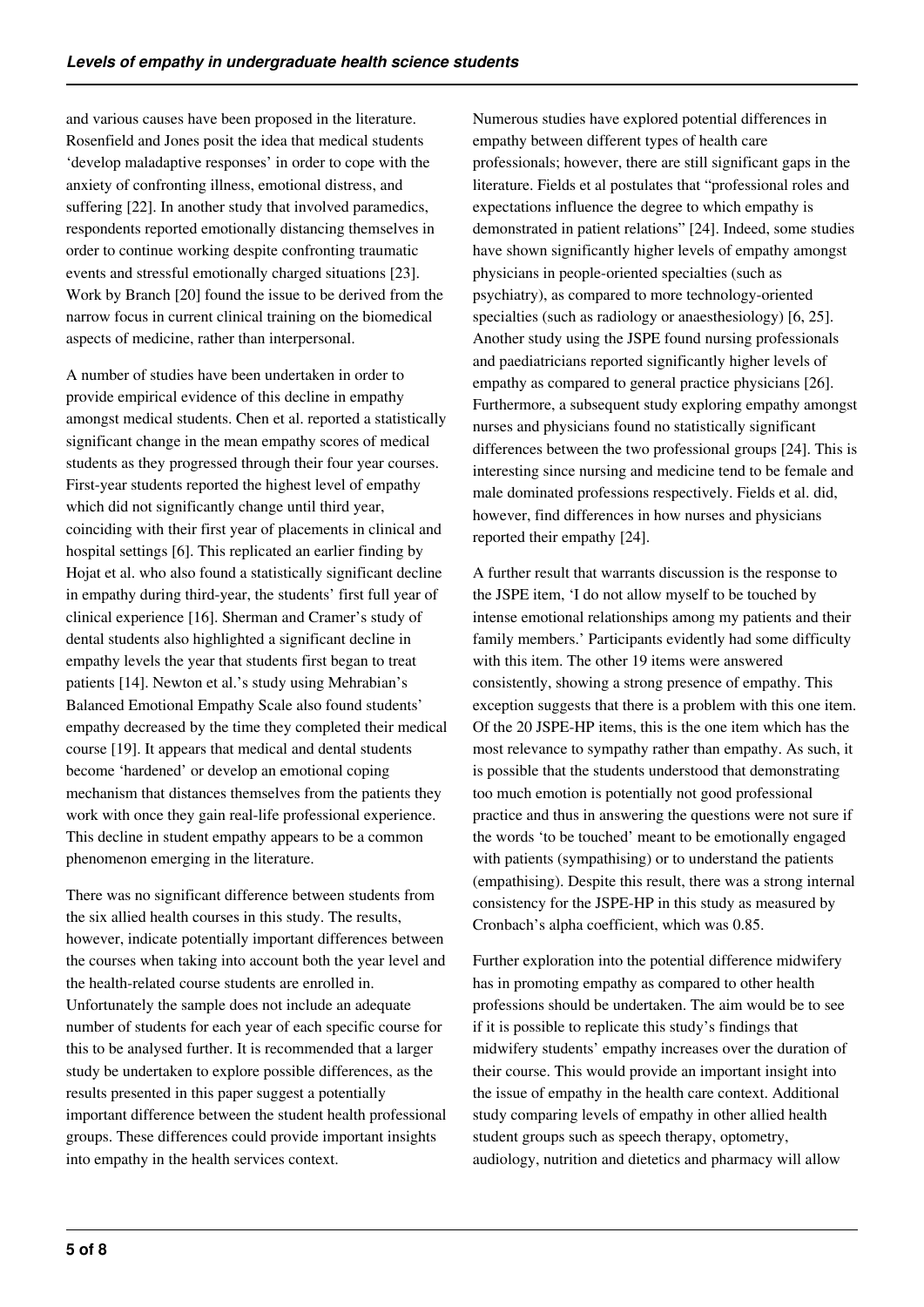for a direct comparison between the different health care professionals and a broader understanding of the phenomenon in health settings. Furthermore, as the literature suggests there is a decline in student empathy after gaining clinical experience, a study exploring if the transition from student to newly employed graduate health professional has an impact on a newly practicing health care professional's empathy would be beneficial.

This study is potentially limited as it was completed early in the academic year, and, consequently, third year students were still to gain some of their third year clinical experience. Therefore, this study could not explore whether clinical experience or completing fieldwork education placements for the complete course had an overall impact on students' empathy. As discussed earlier, the sample also did not include sufficient numbers to facilitate comparisons of how student empathy changes over the duration of each individual course. Another limitation of this study was the use of convenience sampling. This method, while being easier to recruit participants, is less likely to recruit a representative sample of students. Consequently, those students who did volunteer to participate may themselves bias the results.

# **CONCLUSION**

The findings from this study indicate a strong presence of empathy amongst nursing, midwifery, emergency health (paramedics), occupational therapy, physiotherapy, and health science students. Overall, there was little difference recorded between the year levels of study and professional courses in which students were enrolled. Females were found to be more empathetic than males. The results indicate that there were more similarities than differences in the extent of empathy amongst students of the six health professional groups studied. However, the results also hint at potential differences between the disciplines that warrant further exploration.

Understanding the extent of empathy amongst allied health professional students and whether this varies between the professions is an important step in understanding how to promote the development of this vital attribute amongst student groups. This study has contributed to the body of knowledge by providing insight into the levels of empathy of six undergraduate health professional student groups.

# **ACKNOWLEDGEMENTS**

This project was funded by the Monash University Faculty

of Medicine, Nursing and Health Sciences Learning and Teaching Performance Fund. We would like to thank the Monash University nursing, midwifery, emergency health (paramedics), occupational therapy, physiotherapy, and health science students at Peninsula Campus who took the time to complete the questionnaires. Their input and opinions were invaluable

#### **References**

1. Hunsdahl J: Concerning Einfuhlung (Empathy): A concept analysis of its origin and early development. J Hist Behav Sci; 1967; 3(2):180-91.

2. Hojat M, Gonnella J, Mangione S, Nasca T, Magee M: Physician empathy in medical education and practice: Experience with the Jefferson scale of physician empathy. Seminars in Integrative Medicine; 2003; 1(1):25-41. 3. Hojat M: Empathy in Patient Care: Antecedents, Development, Measurement, and Outcomes. New York: Springer 2007.

4. Hojat M, Gonnella J, Nasca T, Mangione S, Vergare M, Magee M: Physician empathy: Definition, components, measurement, and relationship to gender and specialty. Am J Psychiatry; 2002; 159(9):1563-9.

5. Hojat M, Mangione S, Nasca T, Gonnella J, Magee M: Empathy scores in medical school and ratings of empathic behavior in residency training 3 years later. J Soc Psychol; 2005; 145(6):663-72.

6. Chen D, Lew R, Hershman W, Orlander J: A crosssectional measurement of medical student empathy. J Gen Intern Med; 2007; 22(10):1434-8.

7. Bailey B: Empathy in medical students: Assessment and relationship to specialty choice [PhD]. Charlottesville VA: University of Virginia; 2001.

8. Harsch H: The role of empathy in medical students' choice of specialty. Academic Psychiatry; 1989; 13(2):96-8. 9. Hojat M, Gonnella J, Mangione S, Nasca T, Veloski J, Erdmann J, et al: Empathy in medical students as related to academic performance, clinical competence and gender. Med Educ; 2002; 36(6):522-7.

10. Hojat M, Zuckerman M, Magee M, Mangione S, Nasca T, Vergare M, et al: Empathy in medical students as related to specialty interest, personality, and perceptions of mother and father. Personality and Individual Differences; 2005; 39(7):1205-15.

11. Kupfer D, Drew F, Curtis E, Rubinstein D: Personality style and empathy in medical students. J Med Educ; 1978; 53(6):507-9.

12. Newton B, Savidge M, Barber L, Cleveland E, Clardy J, Beeman G, et al: Differences in medical students' empathy. Acad Med; 2000; 75(12):1215.

13. Winefield H, Chur-Hansen A: Evaluating the outcome of communication skill teaching for entry-level medical students: Does knowledge of empathy increase? Med Educ; 2000; 34(2):90-4.

14. Sherman J, Cramer A: Measurement of Changes in Empathy During Dental School. J Dent Educ; 2005;69(3):338-45.

15. Spencer J: Decline in empathy in medical education: how can we stop the rot? Med Educ; 2004; 38(9):916-8. 16. Hojat M, Mangione S, Nasca T, Rattner S, Erdmann J, Gonnella J, et al: An empirical study of decline in empathy in medical school. Med Educ; 2004; 38(9):934-41. 17. Kliszcz J, Nowicka-Sauer K, Trzeciak B, Nowak P, Sadowska A: Empathy in health care providers - validation

study of the Polish version of the Jefferson Scale of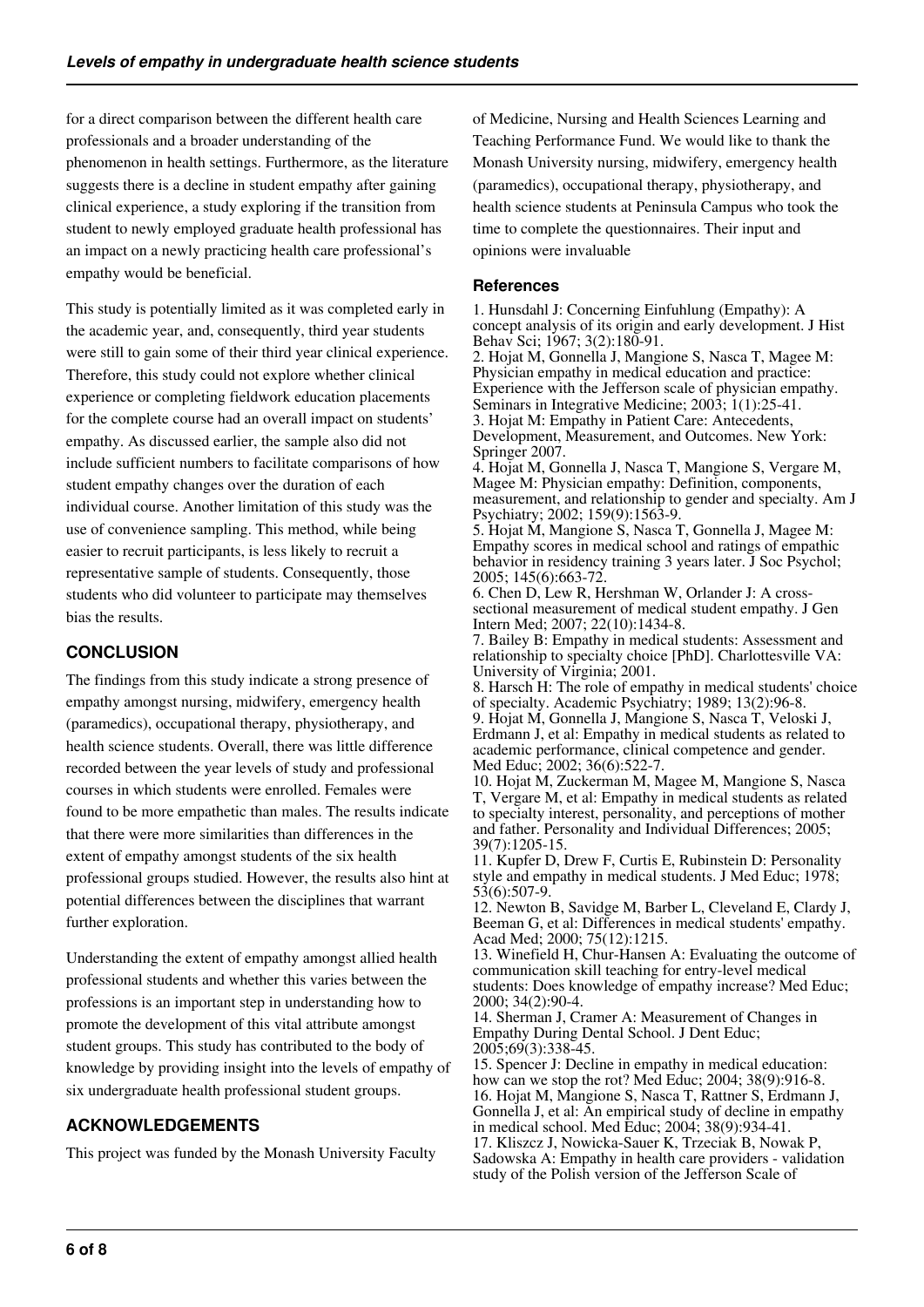Empathy. Advances in Medical Sciences; 2006; 51:219-25. 18. Jolliffe D, Farrington D: Development and validation of the Basic Empathy Scale. J Adolesc; 2006; 29(4):589-611. 19. Newton B, Barber L, Clardy J, Cleveland E, O'Sullivan P: Is there hardening of the heart during medical school? Acad Med; 2008; 83(3):244-9.

20. Branch Jr W: Supporting the Moral Development of Medical Students. J Gen Intern Med; 2000; 15(7):503-8.

21. Singh S: Empathy: Lost or Found in Medical Education? Medscape General Medicine; 2005; 7(3):74.

22. Rosenfield P, Jones L: Striking a balance: training medical students to provide empathetic care. Med Educ; 2004; 38(9):927-33.

23. Regehr C, Goldberg G, Hughes J: Exposure to human tragedy, empathy, and trauma in ambulance paramedics. Am J Orthopsychiatry; 2002; 72(4):505-13.

24. Fields S, Hojat M, Gonnella J, Mangione S, Kane G, Magee M: Comparisons of Nurses and Physicians on an Operational Measure of Empathy. Evalutation and the Health Professions; 2004; 27:80-94.

25. Hojat M, Mangione S, Gonnella J, Nasca T, Veloski J, Kane G: Empathy in Medical Education and Patient Care. Acad Med; 2001; 76(7 ):669.

26. Hojat M, Fields S, Gonnella J. Empathy: An NP/MD Comparison. Nurse Pract; 2003; 28(4):45-7.